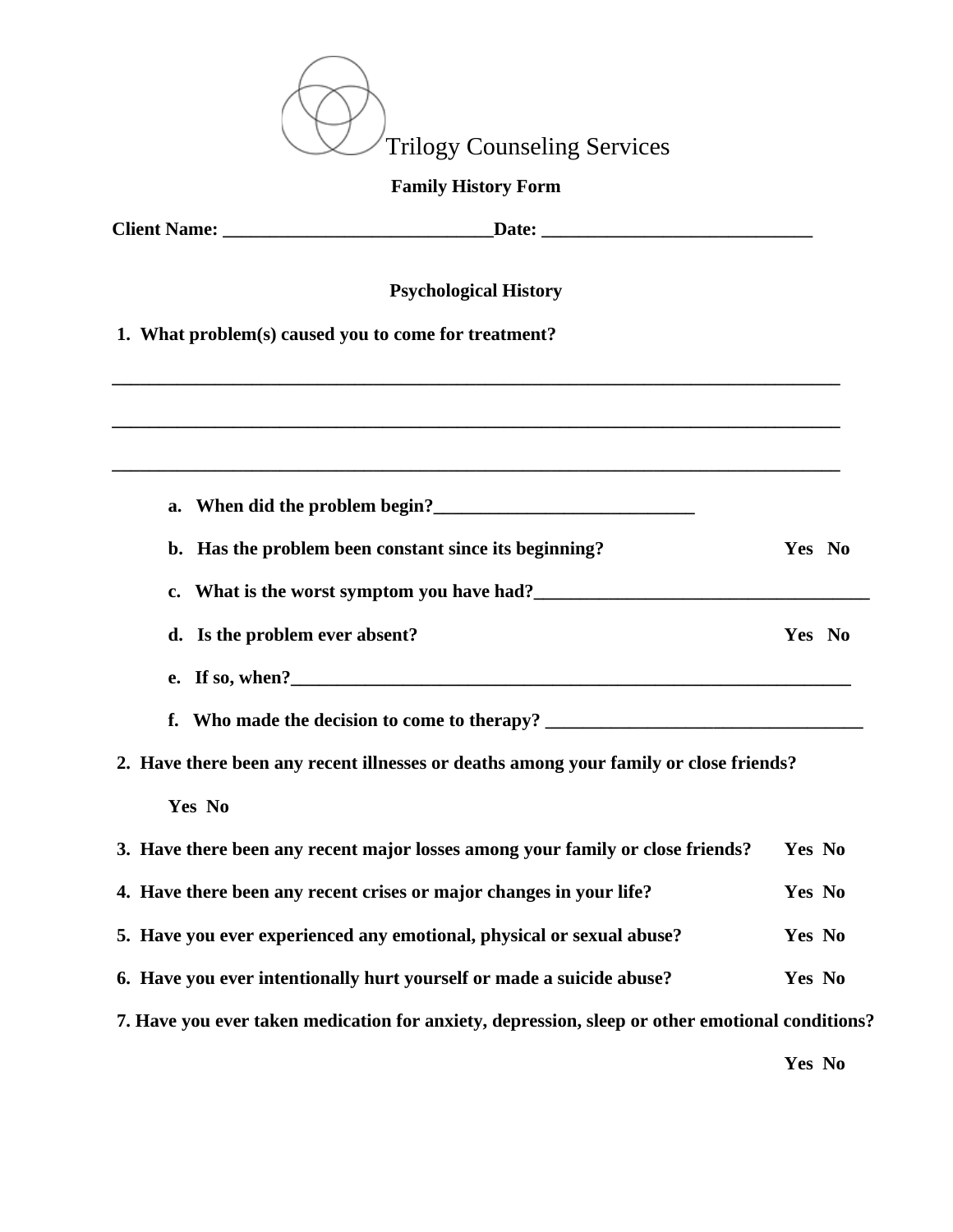Trilogy Counseling Services

| 8. Have you ever been in counseling before?                                                                                                                                                                                    | Yes No |
|--------------------------------------------------------------------------------------------------------------------------------------------------------------------------------------------------------------------------------|--------|
|                                                                                                                                                                                                                                |        |
| b. When and where did you receive counseling?<br><u>Letting</u> 2                                                                                                                                                              |        |
| 9. Have you had any hospitalizations for emotional problems?                                                                                                                                                                   |        |
| Yes No                                                                                                                                                                                                                         |        |
| 10. Please name any people or organizations that you believe provide help and support for                                                                                                                                      |        |
| you.                                                                                                                                                                                                                           |        |
|                                                                                                                                                                                                                                |        |
|                                                                                                                                                                                                                                |        |
|                                                                                                                                                                                                                                |        |
| <b>Medical History</b>                                                                                                                                                                                                         |        |
| 1. List any current medical conditions or disabilities.                                                                                                                                                                        |        |
|                                                                                                                                                                                                                                |        |
| 2. Are you taking any medications?                                                                                                                                                                                             | Yes No |
| a. List current medications and dose on medication sheet.                                                                                                                                                                      |        |
| 3. List any past medical conditions (include any surgeries):                                                                                                                                                                   |        |
|                                                                                                                                                                                                                                |        |
| 4. Name of your primary care physician.                                                                                                                                                                                        |        |
|                                                                                                                                                                                                                                |        |
| Phone: Note: 2008. The Commission of the Commission of the Commission of the Commission of the Commission of the Commission of the Commission of the Commission of the Commission of the Commission of the Commission of the C |        |
|                                                                                                                                                                                                                                |        |
| 5. Have you had a medical exam within the past year?                                                                                                                                                                           | Yes No |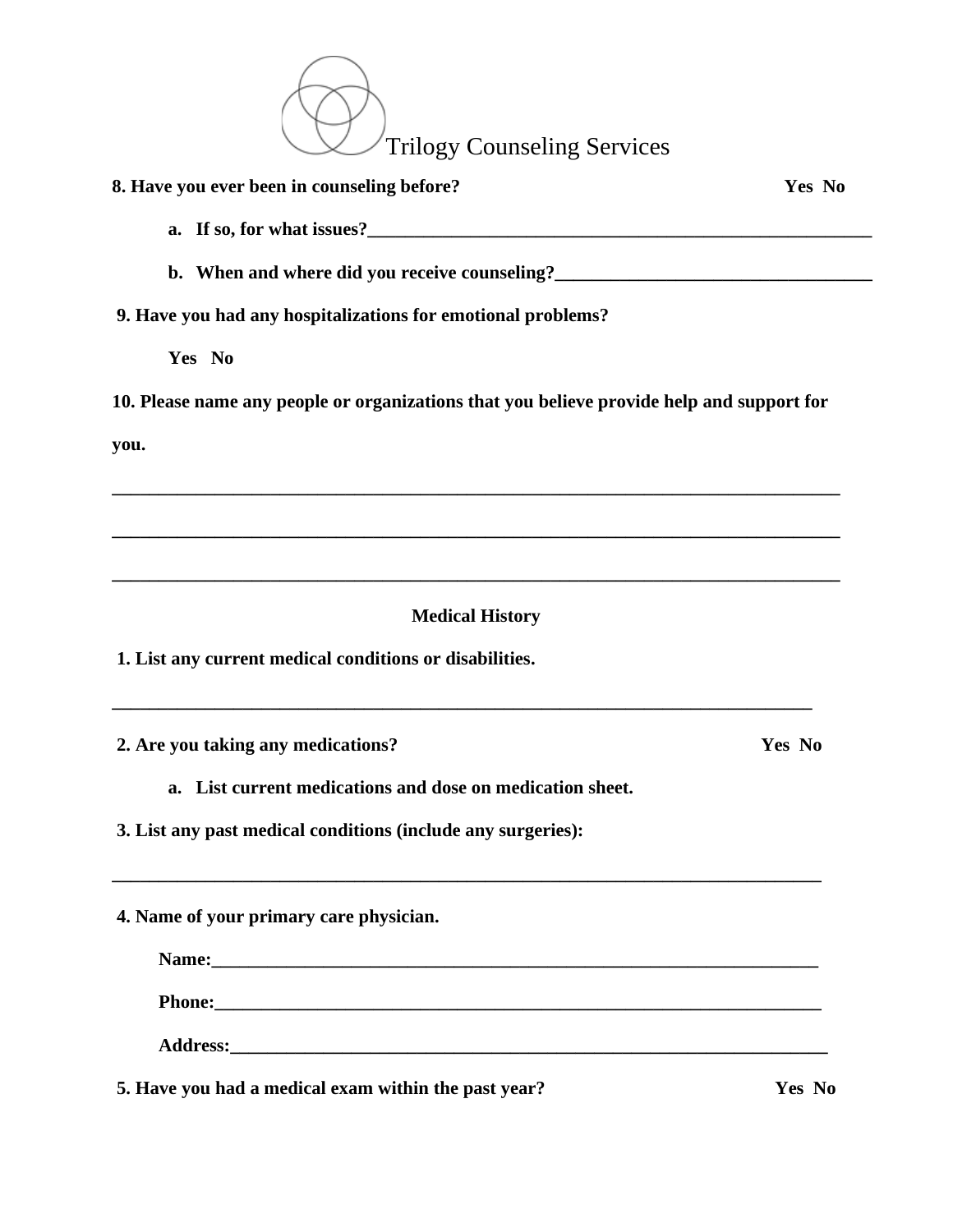

## **Symptom Checklist**

| $0 = Not$ at all $1 = A$ little bit $2 = Modern$ and $3 = Quite$ a bit $4 = Extremely$      |       |
|---------------------------------------------------------------------------------------------|-------|
| 1. Feeling depressed, sad, blue, down, unhappy most of the time                             | 01234 |
| 2. Feeling easily annoyed or irritated                                                      | 01234 |
| 3. Feeling no interest in things or avoiding enjoyable activities, family, or friends 01234 |       |
| 4. Feeling tired all the time even with adequate sleep                                      | 01234 |
| 5. Trouble concentrating; can't stay focused on activities                                  | 01234 |
| 6. Feeling lonely even when you are with people                                             | 01234 |
| 7. Feeling hopeless about the future                                                        | 01234 |
| 8. Significant increase or decrease in appetite or weight                                   | 01234 |
| 9. Sleeping problems: Can't fall asleep, restless sleep, sleeping too much                  | 01234 |
| 10. Thoughts of suicide: thinking "I wish I were dead," "Life isn't worth living anymore"   |       |
|                                                                                             | 01234 |
| 11. Suicide attempt: Intent or action to hurt or kill self with pills, weapons, cuts, etc.  |       |
|                                                                                             | 01234 |
| 12. Racing thoughts, rapid speech, little or no need for sleep, impulsive traveling and/or  |       |
| spending money                                                                              | 01234 |
| 13. Doing things without thinking and often getting yourself into a jam                     | 01234 |
| 14. Feeling so restless you could not sit still                                             | 01234 |
| 15. Feeling anxious: Worrying excessively or worry about many things                        | 01234 |
| 16. Feeling tense or keyed up                                                               | 01234 |
| 17. Spells of terror or panic                                                               | 01234 |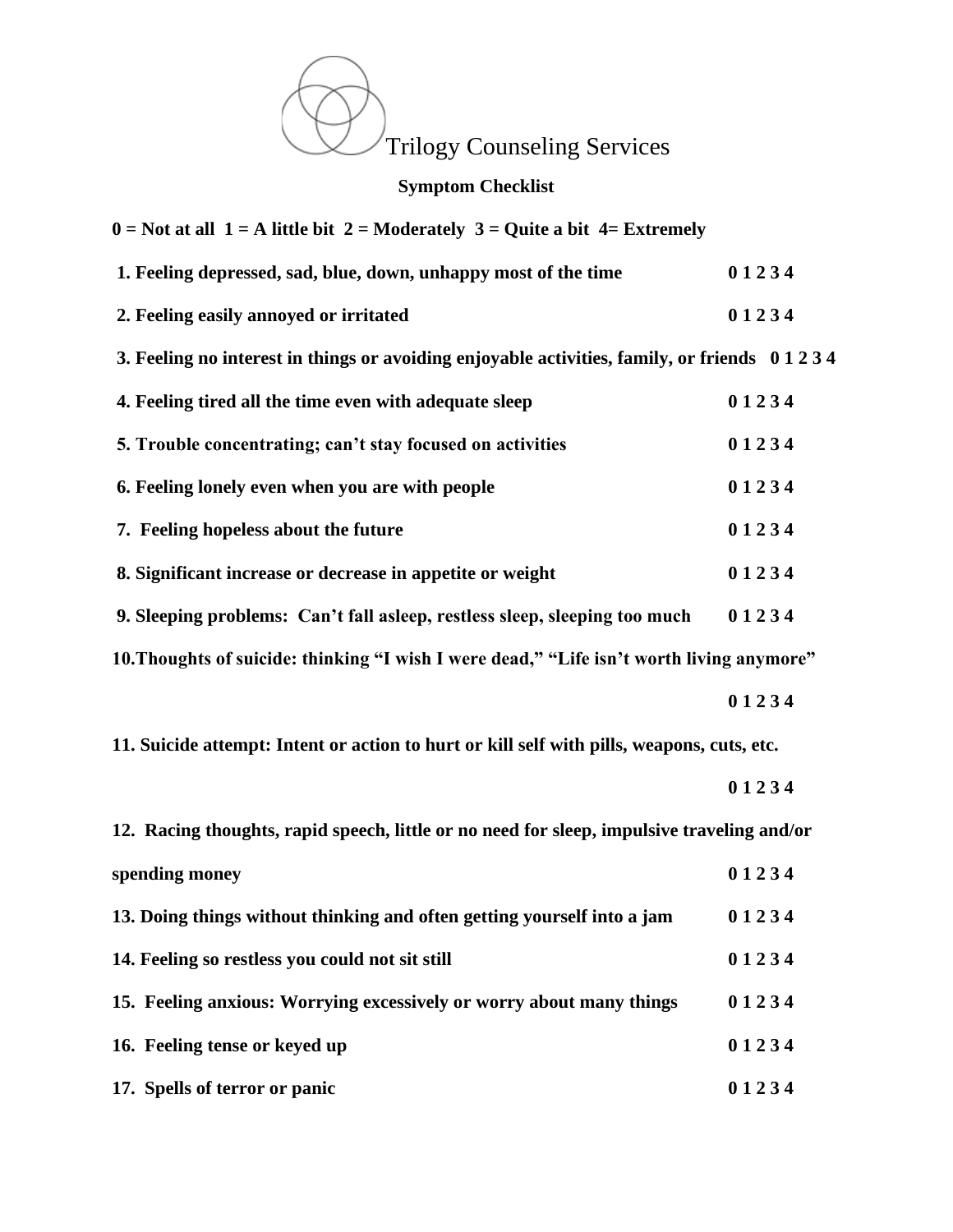Trilogy Counseling Services

|                                | 18. Fearful feelings of being humiliated in social situations                                | 01234 |
|--------------------------------|----------------------------------------------------------------------------------------------|-------|
|                                | 19. Feeling uneasy in crowds or in open spaces                                               | 01234 |
|                                | 20. Feeling afraid to travel on buses, subways, trains, or planes                            | 01234 |
| 21. Feeling inferior to others |                                                                                              | 01234 |
|                                | 22. Having to avoid certain things, places or activities because they frighten you 0 1 2 3 4 |       |
|                                | 23. Sudden re-experiencing of feelings, thought, images of a traumatic event 01234           |       |
|                                | 24. Temper outbursts that you could not control                                              | 01234 |
|                                | 25. Feeling "nothing" or numb, as if blocked as in taking a painkiller                       | 01234 |
|                                | 26. Recurrent thoughts, impulses, or images that are intrusive and troubling 0 1 2 3 4       |       |
|                                | 27. Excessive repeating of an activity that you could not resist even though it sometimes    |       |
|                                | seems foolish (e.g., cleaning, washing hands, counting, etc.)                                | 01234 |
|                                | 28. Feeling that you are watched or talked about by others                                   | 01234 |
|                                | 29. Seeing or hearing things outside yourself that others tell you are not really there      |       |
|                                |                                                                                              | 01234 |
|                                | 30. The idea that someone else can control your thoughts                                     | 01234 |
|                                | 31. Feeling that most people cannot be trusted                                               | 01234 |
|                                | 32. Persistent fears about health problems despite doctors finding nothing wrong 01234       |       |
|                                | 33. Episodes of binge eating, purging/vomiting, or restrictive eating                        | 01234 |
|                                | 34. Feeling others are to blame for most of your troubles                                    | 01234 |
|                                | 35. Having urges to break or smash things or injure someone                                  | 01234 |
| 36. Other:                     |                                                                                              | 01234 |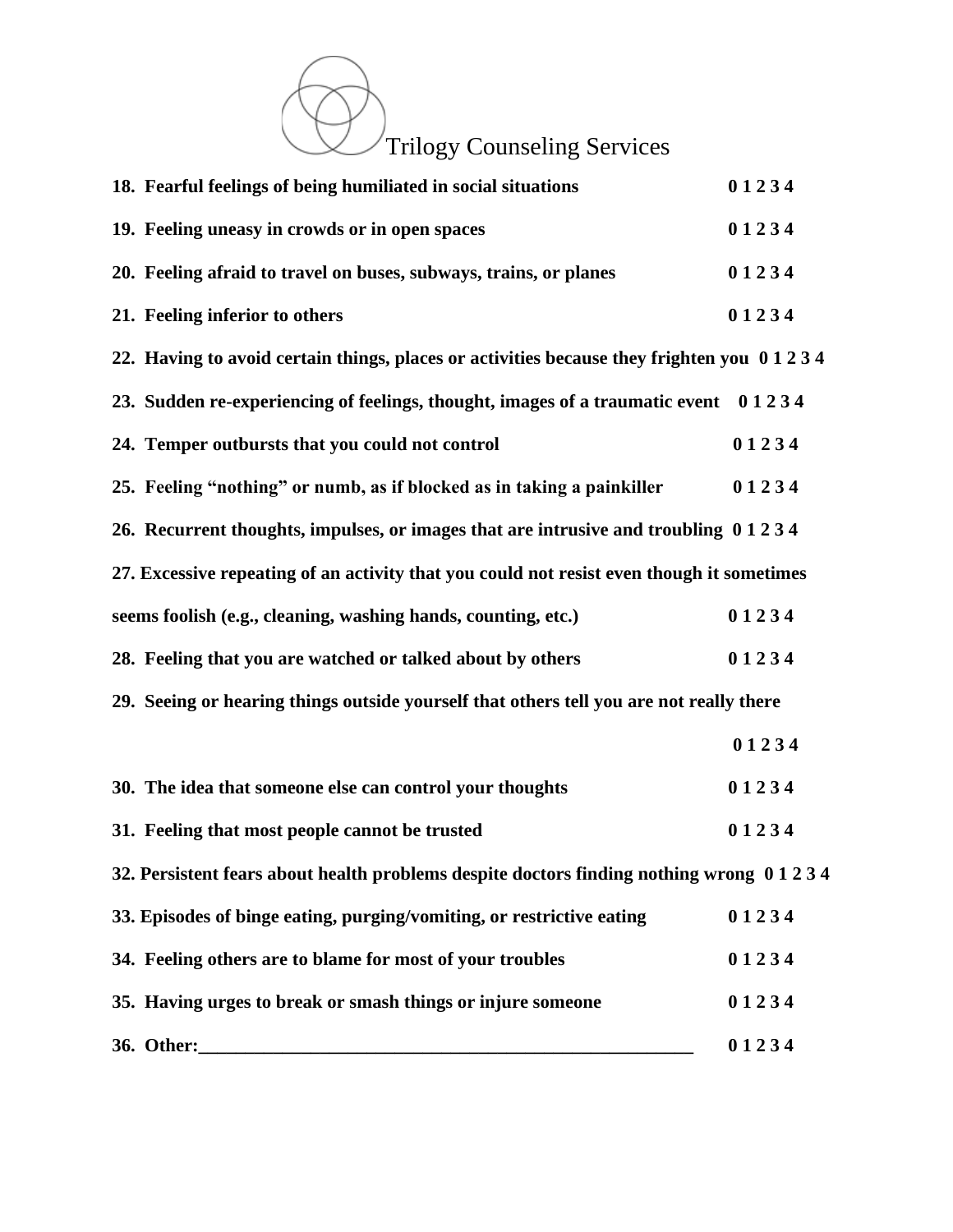

**Drug and Alcohol Use**

 $0 =$  never;  $1 =$  less than once a month;  $2 = 1-4$  days a month;  $3 =$  almost daily;  $4 =$  daily;  $5 =$  past use

*Caffeine –*

*Nicotine –*

*Beer/Wine/Liquor –*

*LSD –*

*Marijuana –*

*Inhalants –*

*Sedatives –*

*Amphetamines –*

*Cocaine/Crack –*

*Other (specify) –*

**B. Are you concerned about drug or alcohol abuse?**

**C. Is someone who cares about you concerned about the use of drugs or alcohol?**

**D. Do you ever feel guilty about the use of drugs or alcohol?**

**E. Are you concerned about the alcohol or drug use of someone in your family?**

**F. Did you grow up in a home in which a parent or guardian abused drugs or alcohol?**

**G. Has anyone in your family been in treatment for drugs or alcohol? Please list below.**